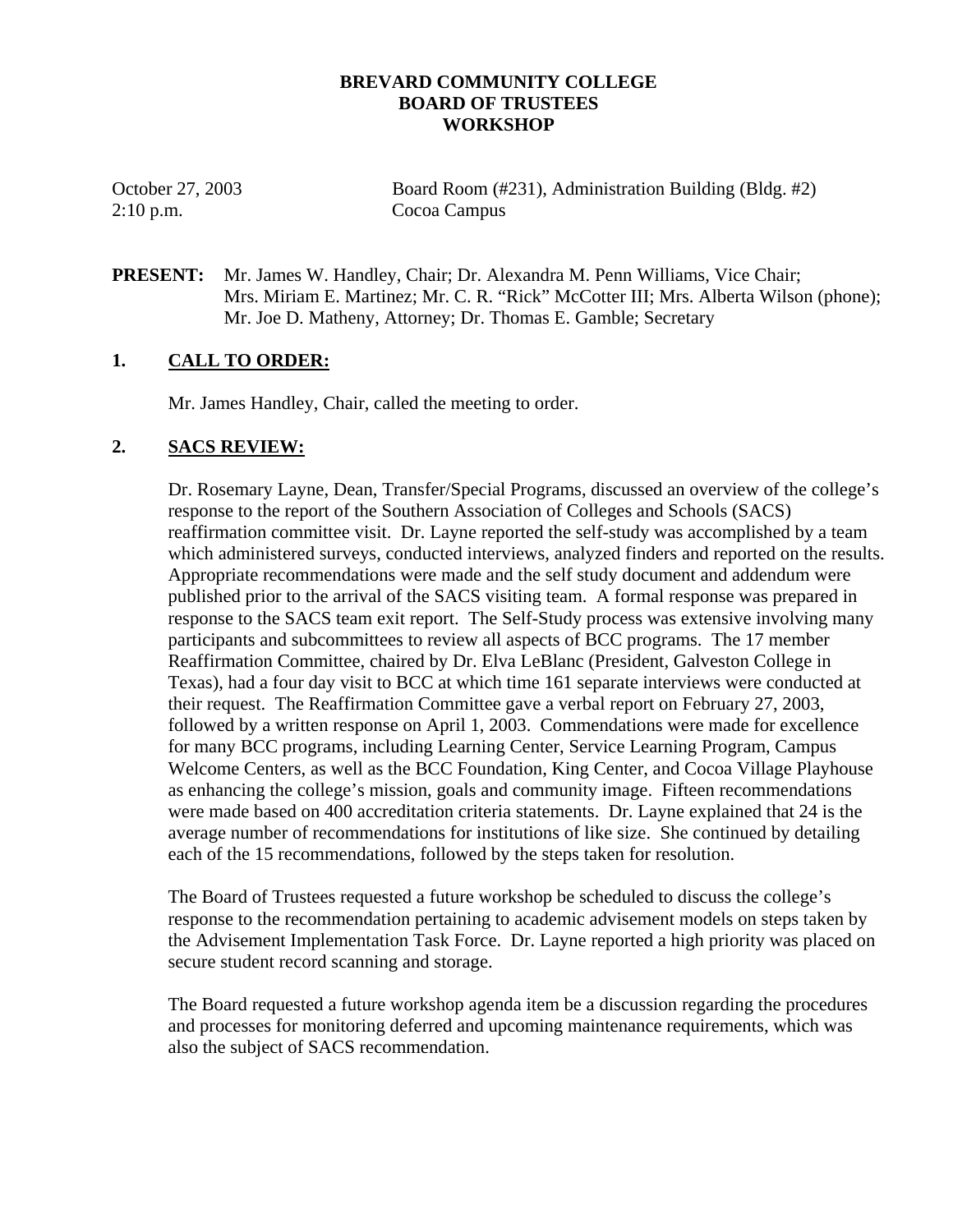Board of Trustees Workshop October 27, 2003 Page -2-

> SACS made further recommendations regarding the need for ensuring appropriate faculty and adjunct credentials and proper documentation of same in all cases. The three-person SACS team, which visited BCC in September, reviewed BCC's responses and actions responding to the earlier recommendations. All of the concerns related to the faculty credentialing recommendations had been addressed and corrected prior to this visit. In addition to reviewing BCC's responses, the SACS team conducted interviews, conducted random records checks and reviewed strategies and tools for ensuring future compliance. The Course Credentials Verification System was developed as a guide to assist Department Chairs and others in the hiring process to ensure appropriate credentialing is ensured. As some credentialing requirements are vague and subject to interpretation, the tool allows for notes in a comments section to aide in determining qualifications for each faculty or adjunct position. Dr. Layne reported she maintains this Verification System, however, it is on the web and available for others to review or utilize.

Beginning this month, Criteria & Reports (C&R) Committees for SACS will read and review BCC's detailed response documents. They will meet in several closed meetings in December and make their recommendations to the Executive Council of SACS, who in turn will recommend final action to the 77-member Commission on Colleges, which then makes the final decision in closed session. The public announcement will be made in open meetings on the afternoon of December  $9<sup>th</sup>$  to be followed by a written notice in January 2004. All indications are that the response should be positive for BCC's reaccredidation.

In response to Mr. McCotter's concerns regarding ensuring standards are maintained in the future, Dr. Layne indicated that constant monitoring of other colleges' review processes and outcomes will be necessary to learn by inference. Unfortunately, SACS will not provide "official" intermediary responses when questions arise and the subjectivity of reviewers will always be an issue. Dr. Astrab commented that another collegewide tool is now in use, which provides a hiring flowchart. The flowchart indicates credentialing requirements and identifies roles and responsibilities for individuals at each level of the process. In addition, when new course plans are developed, the course plan specifies the necessary credentials so that when the course is approved the credentialing requirements are clear before the hiring process begins. An electronic pool of adjunct faculty, who are pre-certified as meeting the criteria to teach certain classes, is also being developed.

## **3. GOALS, ACCOMPLISHMENTS AND STRATEGIC PLANNING:**

Mr. Frank Billings, Associate Vice President, Institutional Effectiveness and Strategic Management, discussed the philosophical approach of the strategic planning process and provided a demonstration. The Florida Board of Education has established four specific statewide goals for education and the college later developed tentative Board policy ends in nine categories regarding planning outcomes. From those nine Board policy ends, seven specific college goals were established. The process is based on accountability and measurable performance outcomes and the seven college goals relate to 92 Key Performance Indicators (KPI's), which relate to the nine board policy ends. Mr. Billings provided a demonstration of this new web-based process which is initiated by Strategic Managers online. The system is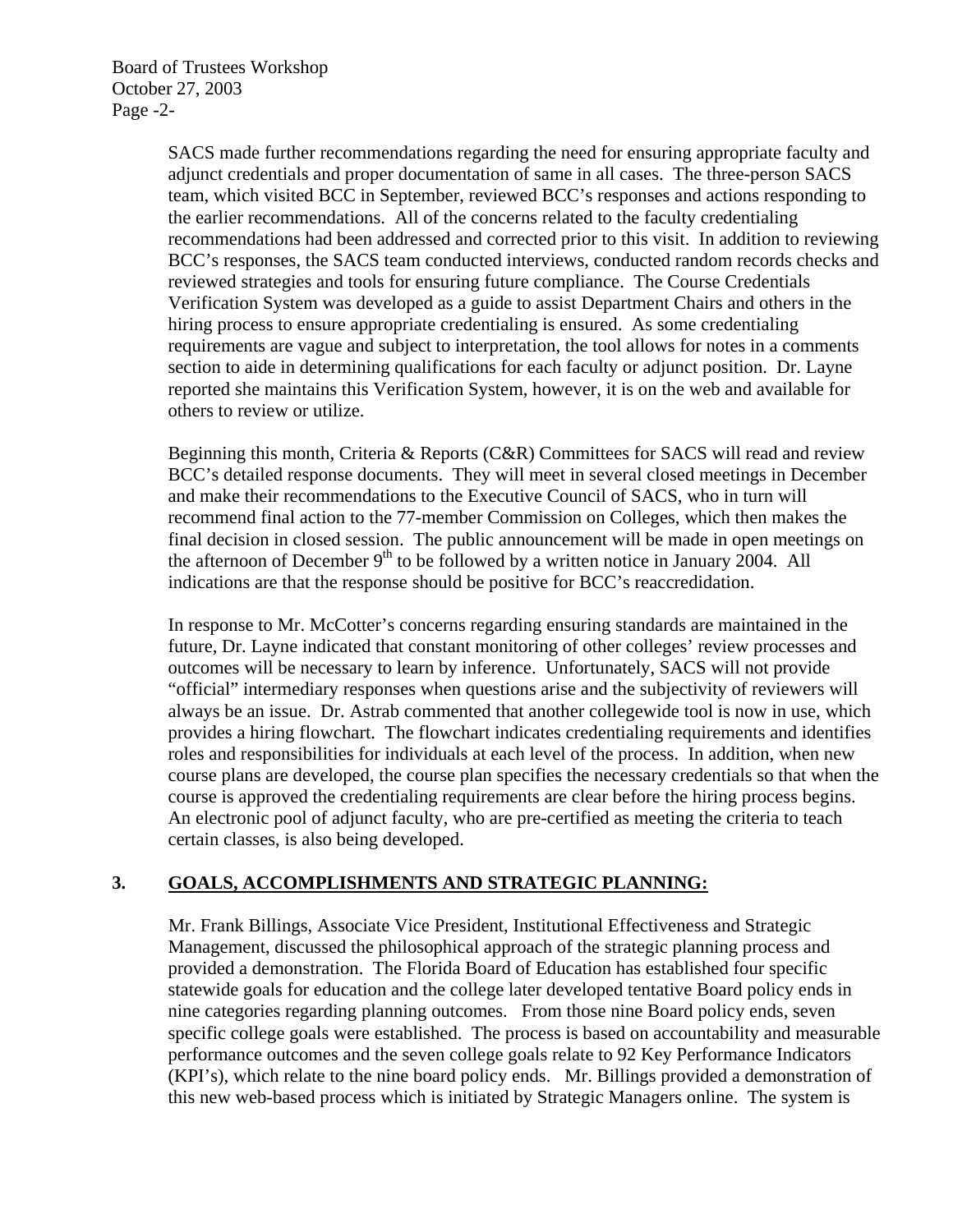Board of Trustees Workshop October 27, 2003 Page -3-

> designed to be linear and sequential, involving six separate steps. Each KPI is assigned a sequential number, which shows the definition of the KPI, a benchmark (projection) and a baseline (current measurement).

> During the past cycle, each Strategic Manager was asked to identify one area of process improvement within their unit's responsibility. First they would select a Key Performance Indicator (KPI) for the measurable objective, define the projected completion date (benchmark), define the strategy to accomplish the objective, identify a budget component, review input data and finally link this to the specific college goal.

Mr. Billings discussed the feasibility and desirability of identifying several interim milestones for complex objectives in order to keep focused on the task and monitor the timeline thus avoiding delays in completing the task. It was suggested to improve this process that several dates be included: the initial date, the last revised date and at least one milestone defined each month until objective completion. Dr. Gamble said that this type of enhancement is a logical improvement and will be included at a time to allow comfort and adaptability of the end users' learning curve.

Dr. Gamble stated that the two additional handouts, namely: Strategic Planning & Accountability Program 1<sup>st</sup> Quarter FY 2003-04 Accomplishments Report, and the District President's High Priority Projects/Objects 1<sup>st</sup> Quarter Report are a summarized version of the larger Strategic Planning & Accountability Program booklet, including a summary of Institute for Business Training and Community Education (IBT&CE) financials.

## **4. POLICY GOVERNANCE:**

Mrs. Martinez briefly reviewed the first draft of the Board of Trustee's Policy Governance Manual. She requested the members of the Board review the document and submit comments and changes as needed. In addition, she requested Mr. Matheny's review with regard to policies pertaining to mandatory state and federal regulations and/or statutes. Comments or changes should be emailed to Mrs. Martinez who will update the draft for discussion at the November workshop meeting. She also requested Mr. Billings review and provide advice regarding the strategic planning section process. Dr. Gamble advised that no policies will change until the document is finalized and approved. In addition, Mrs. Martinez requested Dr. Gamble submit a list of any additional policies which should be included in this document.